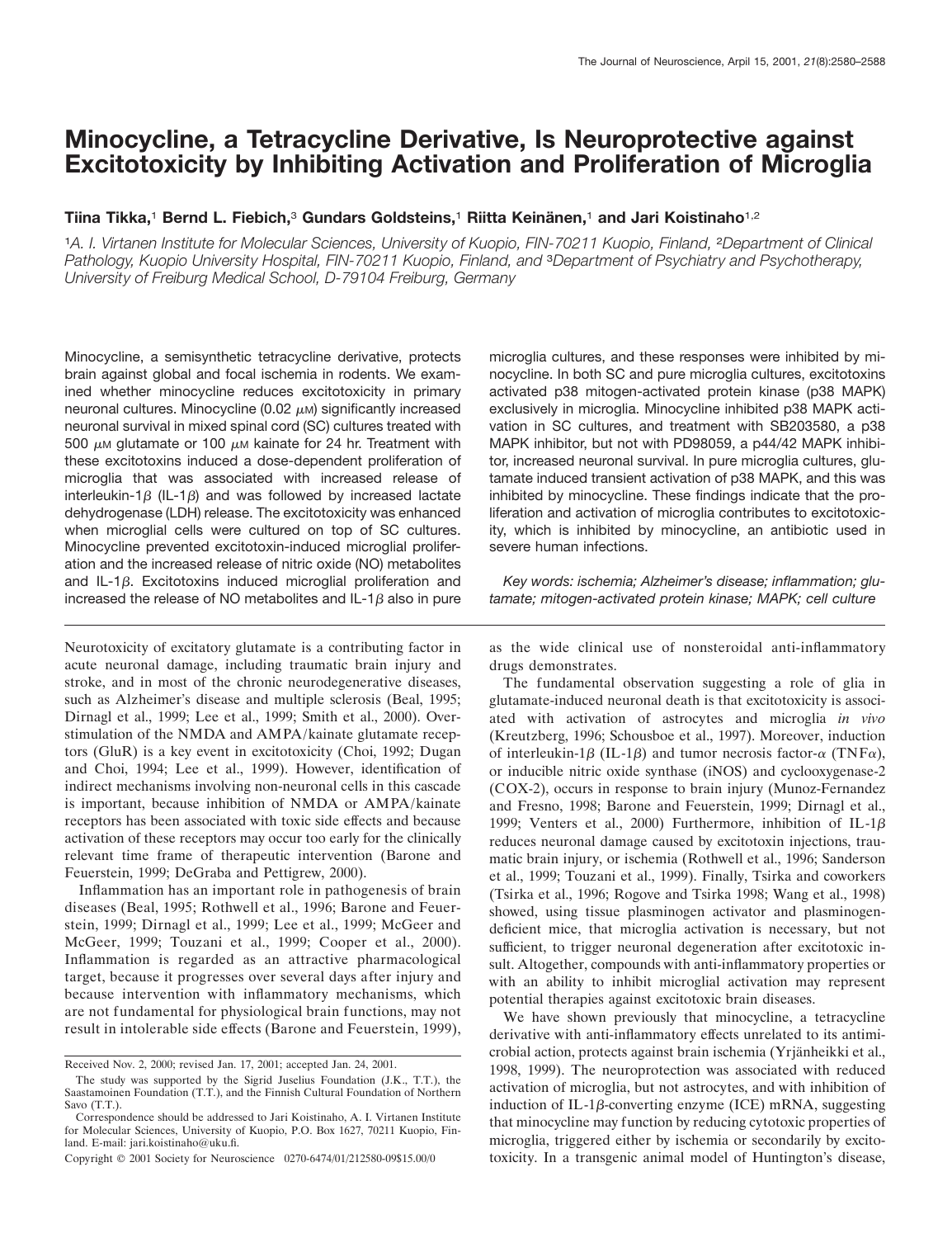minocycline inhibits caspase expression and delays mortality (Chen et al., 2000). Herein, we show that stimulation of glutamate receptors induces an activation and robust proliferation of microglia, which subsequently releases IL-1 $\beta$  and NO. This leads to neuronal cell death. We also demonstrate that glutamate-induced microglial activation occurs through the p38 mitogen-activated protein kinase (p38 MAPK) pathway and that minocycline inhibits p38 MAPK activation in microglia, reduces microglial activation, and provides neuroprotection against excitotoxicity.

#### **MATERIALS AND METHODS**

*Primary spinal cord cultures.* All cell culture protocols used in this study were approved by the Animal Care and Use Committee of Kuopio University and follow the NIH guidelines for humane care of animals. Spinal cords (SCs) were dissected out from 14-d-old rat embryos (Wistar, University of Kuopio, Finland), and the meninges and dorsal root ganglia were removed. Tissues were minced and trypsinized (0.25% trypsin-EDTA in 0.1 M phosphate buffer; Life Technologies, Roskilde, Denmark) for 15 min at 37°C. After centrifugation for 5 min at 800 rpm, the tissues were resuspended into high-glucose DMEM (Life Technologies) containing 10% fetal bovine serum (FBS) and 10% heat-inactivated horse serum (HS-HI) and triturated with a fire-polished Pasteur pipette. The single-cell suspension was collected, and its cell density was counted with a Burker hemocytometer. Cells were cultured on poly-L-lysinecoated 96-well plates ( $1 \times 10^5$  cells per well) or 24-well plates ( $2.5 \times 10^5$ cells per well) at 37°C in a 7.5%  $CO<sub>2</sub>$  incubator. The medium was changed on the following day to DMEM containing 5% FBS and 5% HS-HI. After 4 d *in vitro*, 5  $\mu$ M cytosine  $\beta$ -D-arabinofuranoside (Sigma, St. Louis, MO) was added for 24 hr to inhibit the growth of non-neuronal cells. This procedure results in mixed SC cultures, consisting of all neuronal populations (70%) present in the spinal cord, astrocytes (25%), and a few other non-neuronal cell types, including microglia (5%). We have shown previously that these neurons express functional glutamate receptors of different types and both phosphorylated and nonphosphorylated neurofilaments (Vartiainen et al., 1999).

*Primary mixed glial and microglia cultures.* Cortices and midbrains were dissected from newborn rat pup (Wistar), and the meninges and blood vessels were removed. Tissues were collected into 0.1 M PBS, washed four times with cold 0.1 M PBS, homogenized mechanically without enzymes, and filtered through a 70  $\mu$ M nylon cell strainer (Falcon; Fisher Scientific, Pittsburgh, PA). PBS was replaced in two centrifugation steps  $(1000 \times g,$ for 10 min at 4°C) with low-glucose DMEM (Life Technologies) plus 10% FBS. The cells were suspended into culture medium and plated into cell culture plates at  $6 \times 10^5$  cells/mm<sup>2</sup> and maintained in a humidified incubator at  $37^{\circ}$ C and  $5\%$  CO<sub>2</sub>. The medium was changed at the second day *in vitro* and once per week thereafter. This procedure results in mixed glial cultures, consisting of dividing astrocytes and microglial cells. After 2 weeks *in vitro,* microglia were harvested once per week by carefully collecting the medium until the mixed cultures were 2–3 months old. The purity of microglial cultures is  $\sim$ 98%.

*Cell exposure experiments.* SC cultures were exposed at the seventh day *in vitro* to the following excitotoxic compounds (from Research Biochemicals, Natick, MA): 500  $\mu$ M glutamate for 24 hr and 100  $\mu$ M kainate for 24 hr. In some experiments, 0.02  $\mu$ M minocycline (Sigma), 10  $\mu$ M PD98059 (Tocris Cookson, Bristol, UK), a specific p44/42 MAPK inhibitor, or 10  $\mu$ M SB203580 (Tocris Cookson), a specific p38 MAPK inhibitor, was added 30 min before administering excitotoxic compounds and were present through the exposure. In addition, for a dose–response curve of minocycline, the cultures exposed to 500  $\mu$ M glutamate were treated with 2  $\mu$ M, 200 nM, 20 nM, 10 nM, 1 nM, 0.1 nM, and 0.01 nM minocycline. All compounds were dissolved in the culture medium supplemented with 5% HS-HI that was used alone as a 0 control. The cultures were exposed for 24 hr, unless mentioned otherwise. In a set of experiments, microglial cells were cultured on top of 5-d-old SC cultures and exposed at day 7 as described above.

Mixed glial cultures were exposed to excitotoxins (500  $\mu$ M) after 2 weeks *in vitro* and pure microglial cultures on the third day *in vitro*. Minocycline (0.2  $\mu$ M) was added in some cultures 30 min before exposure. All compounds were dissolved in the cell culture medium supplemented with 10% FBS that was used alone as a 0 control.

*Lactate dehydrogenase assay.* The release of lactate dehydrogenase (LDH) was measured from culture medium using a Sigma Kinetic LDH kit. The culture medium samples were collected 24 hr after the onset of excitotoxic exposures, prepared cell-free by centrifugation, and measured immediately with a Multiskan MS ELISA reader (Labsystems, Helsinki, Finland), taking absorbance measurements at 340 nm every 30 sec for 3 min.

*NO and IL-1B assays.* The production of NO was quantified by measuring the released NO metabolites (nitrates and nitrites) with Griess reagent (Sigma). After a 24 hr exposure, the culture medium samples were collected and prepared cell-free by centrifugation. The medium (50  $\mu$ ) was incubated with the same volume of Griess reagent at room temperature (RT) for 15 min before measuring absorbance at 540 nm in a Multiskan ELISA reader (Labsystems) with appropriate standards. Interleukin-1 $\beta$  samples were prepared similar to NO samples and determined using a rat interleukin-1 $\beta$  ELISA kit (Endogen, Woburn, MA) according to the manufacturer's instructions and a Multiscan MS ELISA reader (Labsystems).

*Immunocytochemistry.* The cultures were fixed with 4% paraformaldehyde in  $0.1$  M PBS for  $20-30$  min and rinsed in  $0.1$  M PBS. The nonspecific binding was blocked with 1% bovine serum albumin and 0.3% Triton X-100 in 0.1 M PBS for 30 min at RT. Subsequently, cultures were incubated with primary antibodies to microglia (mouse monoclonal antibody, OX-42, against CD 11b surface antigen; 1:1500 dilution; Serotec, Oxford, UK), to neuronal nuclei (NeuN) (mouse monoclonal antibody; 1:100; Chemicon, Temecula, CA), or to phospho-p38 or -p42/44 MAPK (rabbit polyclonal antibody; 1:1000 and 1:250 dilution; New England Biolabs, Beverly, MA) in the blocking buffer for 48 hr at 4°C. The cultures were rinsed with 0.1 M PBS, incubated with the secondary antibody biotinylated anti-mouse IgG (1:200 dilution; Amersham Pharmacia Biotech, Berkshire, UK) or biotinylated anti-rabbit IgG (1:200 dilution; Amersham Pharmacia Biotech) for 2 hr at RT, and reacted with alkaline phosphatase– avidin–biotin complex (1:200 dilution; Vector Laboratories, Burlingame, CA) for 2 hr at room temperature and rinsed. The color was obtained from an alkaline phosphatase substrate kit (Vector Laboratories). In one set of experiments, phospho-p38 MAPKimmunostained cultures were double-stained with OX-42 antibody (1:800 dilution) using anti-mouse IgG fluorescein (1:70 dilution; Jackson ImmunoResearch, West Grove, PA) as a secondary antibody.

Immunoreactive cells were counted in a blinded manner from 6–10 random fields of  $4 \times 10^{-3}$  mm<sup>2</sup> area per well and from three to five wells per treatment.

*Proliferation assay.* Thymidine analog 5'-bromo-2'deoxyuridine-5'monophosphate (BrdU) (Sigma) was added to the medium at 5  $\mu$ M concentration. After 24 hr, the cultures were fixed with 4% paraformaldehyde in 0.1 M PBS for 20–30 min and rinsed in 0.1 M PBS. The DNA was denatured by incubating the cultures first with 50% formamide in  $2\times$ SSC for 2 hr at 65°C, followed by 2N HCl treatment for 30 min at 37°C. After neutralization with 0.1 M boric acid, pH 8.5, for 10 min at RT, the cultures were rinsed in 0.1 M PBS and incubated with a mouse monoclonal anti-BrdU (0.25 µg/ml; Boehringer Mannheim, Mannheim, Germany) in the blocking buffer at RT for 24 hr. Otherwise, the procedure was identical to the immunocytochemistry described above. The immunoreactive cells were counted in a ratio of total cell number from 6–10 random fields of  $4 \times 10^{-3}$  mm<sup>2</sup> area per well and from three to five wells per treatment in a blinded manner.

*Detection of apoptosis.* Apoptotic cell death was demonstrated by nuclear bis-benzimide (Hoechst 33342; 5  $\mu$ g/ml for 5 min; Sigma) staining of 4% paraformaldehyde-fixed cultures and by DNA ladder formation. The bis-benzimide-stained cultures were examined in a Nikon (Tokyo, Japan) Diaphot 300 inverted fluorescence microscope equipped with appropriate filter sets.

For detection of DNA ladders, the cells were plated on the poly-Llysine-coated six-well plates. After an exposure of 24 hr, the cells were gently rinsed with 0.1 M PBS and harvested with a cell scraper into 0.3 ml of ice-cold 0.1 M PBS. Genomic DNA was isolated and used as a template in a ligation-mediated PCR (LM-PCR) (ApoAlert LM-PCR Ladder Assay kit; Clontech, Palo Alto, CA). Briefly, the 5'-phosphorylated blunt ends of the DNA fragments generated by apoptosis were first ligated (T4 DNA ligase; 16°C, 12–16 hr) with dephosphorylated adapters composed of a 12-mer and a 24-mer. Because of the adapter design, only the 24-mer was ligated and the 12-mer was released in the subsequent heating step. The protruding ends were first filled in using a thermostable DNA polymerase (72°C, 8 min) and next subjected to PCR with the 24-mers serving as primers. Thermal cycling was composed of a denaturation step (94°C, 1 min) and combined with an annealing and polymerization step (72°C, 3 min). Samples of 5  $\mu$ l were taken after completing of 23, 26, 29, 32, and 35 cycles and analyzed by electrophoresis on a 1.2% agarose gel.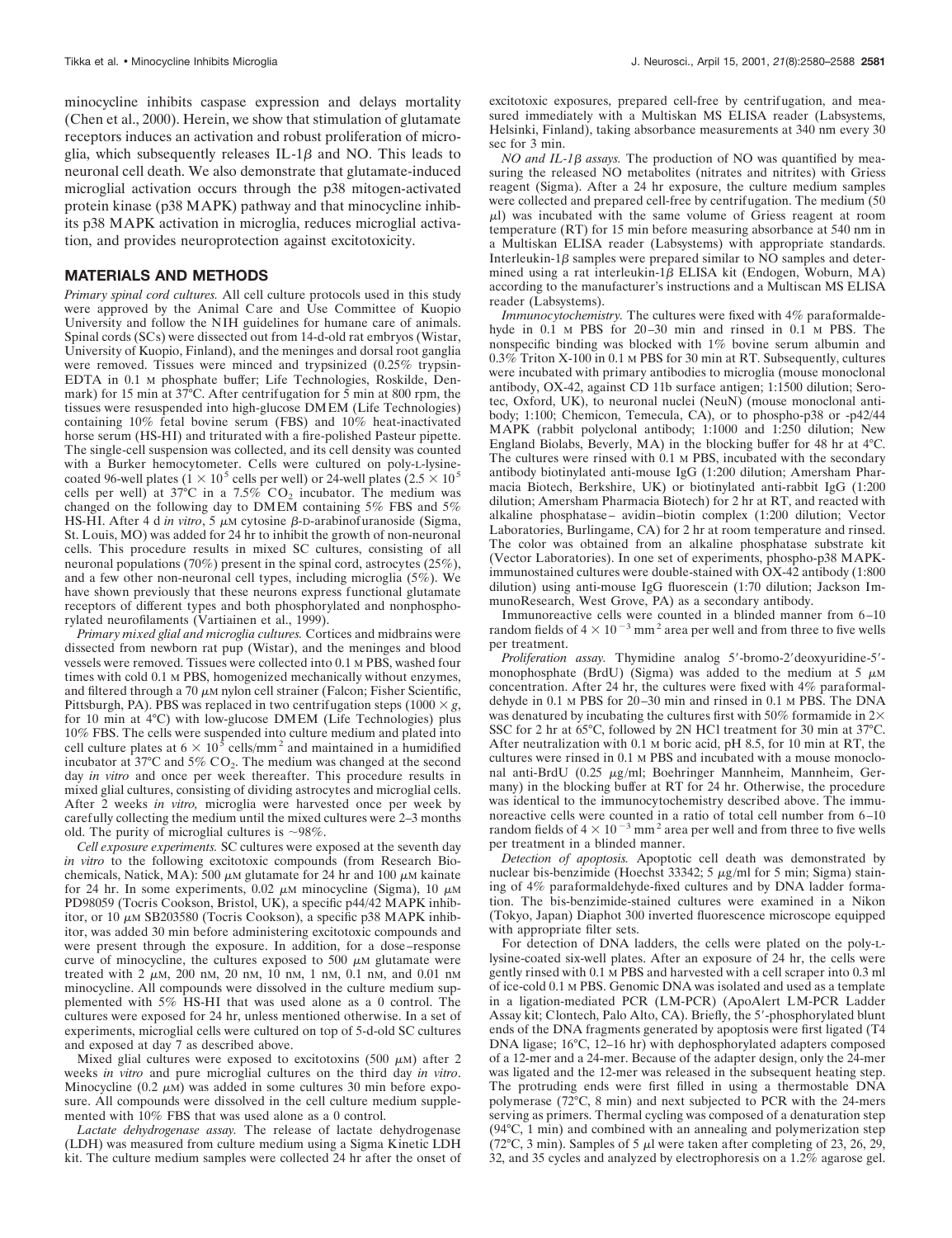The DNA ladders were visualized after ethidium bromide staining using UV light, and the intensity of DNA fragments was analyzed by Image-Quant software. The LM-PCR experiment was run twice with two different set of samples.

*Western blot analysis of mitogen-activated protein kinases.* Cells were lysed in the lysis buffer (20 mM Tris-HCl, 5 mM EGTA, 1% Triton X-100, 1 mm Na<sub>3</sub>  $V_4O_3$ , and 1 mm PMSF). After protein concentrations were analyzed with Bio-Rad (Hercules, CA) Protein Assay reagent, the samples were incubated with Laemli's buffer for 5 min at 100°C. Protein (10  $\mu$ g) was loaded per lane, and the proteins were separated by electrophoresis in 10% SDS-PAGE gel, using a MiniProtean apparatus (Bio-Rad) and transferred onto Hybond-P membrane by MiniTransBlot (Bio-Rad) wet blotting apparatus according to the manufacturer's instructions. The membrane was blocked by  $5\%$  skimmed milk solution in 0.1 mm PBS for 1 hr at RT. Activated forms of p38 and p42/44 MAPKs were detected by incubating membranes with rabbit polyclonal phospho-p38 and -p42/42 MAPK antibodies (1:1000 dilution; New England Biolabs) for 2 hr at RT. Similarly, GluR4 AMPA/kainate receptor was detected by incubating membranes with rabbit polyclonal GluR4 antibody (1:200 dilution; Chemicon) for 2 hr at RT. Secondary HRP-labeled anti-rabbit IgG antibodies (1:2000; Amersham Pharmacia Biotech) were added for 2 hr at RT. The protein bands were visualized using ECL Plus kit (Amersham Pharmacia Biotech), scanned on STORM fluoroimager (Molecular Dynamics, Sunnyvale, CA), and quantified using ImageQuant software (Molecular Dynamics).

*Statistical analysis.* Data are presented as the mean  $\pm$  SD. Statistical comparisons were made by single-factor ANOVA ,followed by Tukey's *post hoc* test controlling Type I error.  $p$  values  $< 0.05$  were considered significant.

#### **RESULTS**

### **Minocycline prevents excitotoxic cell death in mixed SC cultures**

Our preliminary experiments demonstrated that a 24 hr exposure to 500  $\mu$ M glutamate or 100  $\mu$ M kainate resulted in death of 60–40% of the neurons when compared with a 24 hr exposure to 1 mm glutamate or 500  $\mu$ m kainate, which resulted in 100% neuronal death (data not shown). Neuron counts from the NeuNimmunostained cultures confirmed that 40–50% of the neurons survived the exposure to 500  $\mu$ M glutamate and 100  $\mu$ M kainate (Fig. 1*c*). Administration of minocycline 30 min before the exposure to 500  $\mu$ M glutamate reduced the LDH release dosedependently (Fig. 1*a*). The  $IC_{50}$  for minocycline was 10 nm, but the maximal and most consistent (small variation) protection ( $\sim$ 40%) was achieved by the treatment with 20 nm to 2  $\mu$ M minocycline. The higher doses did not increase the neuronal survival (data not shown). Therefore, 20 nm minocycline was used for the next experiments. Figure 1*b* demonstrates that, in separate experiments, administration of 20 nm minocycline 30 min before the exposure decreased glutamate-induced LDH release by 58%  $(p < 0.01$ ; single-factor ANOVA) and kainate-induced LDH release by 41% ( $p < 0.01$ ; single-factor ANOVA) (Fig. 1*b*). The reduced loss of neurons in minocycline-treated cultures was also found in NeuN-stained cultures (Fig. 1*c*). Bis-benzimide revealed neuronal nuclei with fragmented DNA in glutamate and kainateexposed cultures (Fig. 1*d–f*). The DNA fragmentation, an indication of apoptosis, was confirmed by two separate semiquantitative ligation-mediated PCR assay experiments, which demonstrated that minocycline treatment reduced glutamateinduced DNA fragmentation (Fig. 1*g*) by  $\sim 86\%$  according to quantitations of the DNA laddering (data not shown).

## **Minocycline inhibits microglial proliferation, which precedes increased LDH release in mixed SC cultures**

After a 24 hr exposure to 500  $\mu$ m glutamate or 100  $\mu$ m kainate, a twofold to threefold increase in the number of microglial cells was found (Fig. 2*a*,*b*). Minocycline treatment completely prevented

the increase of OX-42-positive cells in glutamate- or kainateexposed cultures. Minocycline slightly reduced the number of microglial cells even in control cultures, which were not challenged with excitotoxins (Fig. 2*a*). When comparing the time course of the changes in OX-42-positive cells and LDH release, 500  $\mu$ M glutamate increased the number of OX-42-positive cells from 65  $\pm$  14 to 132  $\pm$  13 per 4  $\times$  10<sup>-3</sup> mm<sup>2</sup> (mean  $\pm$  SD; *p*  $\lt$ 0.01; single-factor ANOVA) at 12 hr and to 165  $\pm$  16 per 4  $\times$  $10^{-3}$  mm<sup>2</sup> ( $p < 0.05$ ; single-factor ANOVA) at 24 hr, whereas the increase in LDH was not significantly changed at 12 hr ( $p =$ 0.5; single-factor ANOVA) but became significant only at 24 hr after administration of glutamate ( $p < 0.01$ ; single-factor ANOVA). In addition, sublethal concentrations of excitotoxins, 20  $\mu$ M kainate or 50  $\mu$ M glutamate, increased the number of OX-42-positive cells twofold to threefold, and this increase was inhibited by  $0.02 \mu$ M minocycline (data not shown). Also, neuronfree cultures from newborn rat midbrain and forebrain responded to excitotoxins with a twofold to threefold increase in the number of microglia in a minocycline-sensitive manner (Fig. 2*c*). This was the only comparison between the brain and SC cultures, and the results were in agreement. Finally, because activated microglia have been reported to increase the release of IL-1 $\beta$  (Rothwell et al., 1996; Pearson et al., 1999; Streit et al., 1999), we studied changes in IL-1 $\beta$  release in mixed SC cultures. Toxic concentrations of glutamate or kainate increased the release of IL-1 $\beta$  (Fig. 2*d*), and this effect was reduced by minocycline treatment at the neuroprotective concentration of  $0.02 \mu$ M. Altogether, these results indicated that excitotoxins induce microglial proliferation and activation independent of neuronal injury. If the hypothesis that microglia proliferation contributes to excitotoxicity is correct, then increasing the number of microglial cells present in the mixed cultures should result in enhanced excitotoxic cell death. We therefore cultured pure microglia cells on top of SC cultures, and this increased the proportion of microglia cells from 5 to 15% (threefold). Both basal LDH release as well as glutamate- and kainate-induced LDH releases were significantly enhanced 24 hr later in these microglia-rich cultures compared with normal SC cultures, and minocycline was still able to provide significant ( $p <$ 0.05; single-factor ANOVA) neuroprotection (Fig. 2*e*).

#### **Excitotoxin-induced activation of p38 MAPK in microglia is prevented by minocycline, and inhibition of p38 MAPK is neuroprotective in mixed SC cultures**

p38 and p44/42 MAPK are activated within 5–30 min after external stimulation of the brain (Murray et al., 1998; Alessandrini et al., 1999; Sugino et al., 2000) or various *in vitro* cell preparations (Bhat et al., 1998; Chen and Wang, 1999; Mukherjee et al., 1999). In our cell culture model, MAPK activation peaks at 5–10 min, starting to decline after 30 min (N. Vartianen, G. Goldsteins, and J. Koistinaho, unpublished observations). Treatment with 500  $\mu$ M glutamate or 100  $\mu$ M kainate for 10 min increased immunoreactivity for active, phospho-p38 MAPK but not phospho-p44/42 MAPK in mixed SC cultures (Fig. 3*a–e*). Phospho-p38 MAPK was exclusively localized in microglial cells (Fig. 3*b–e*). Phospho-p44/42 MAPK was found in astrocytes, several neurons, and in some solitary microglial cells (data not shown). No MAPK response was seen in astrocytes, even when pure astrocyte cultures were studied with immunoblotting (data not shown). Treatment with  $0.02 \mu M$  minocycline inhibited the excitotoxin-induced immunoreactivity for phospho-p38 (Fig. 3*a*) and had no clear effect on phospho-p44/42 MAPK (data not shown). To find out whether p38 MAPK or p44/42 MAPK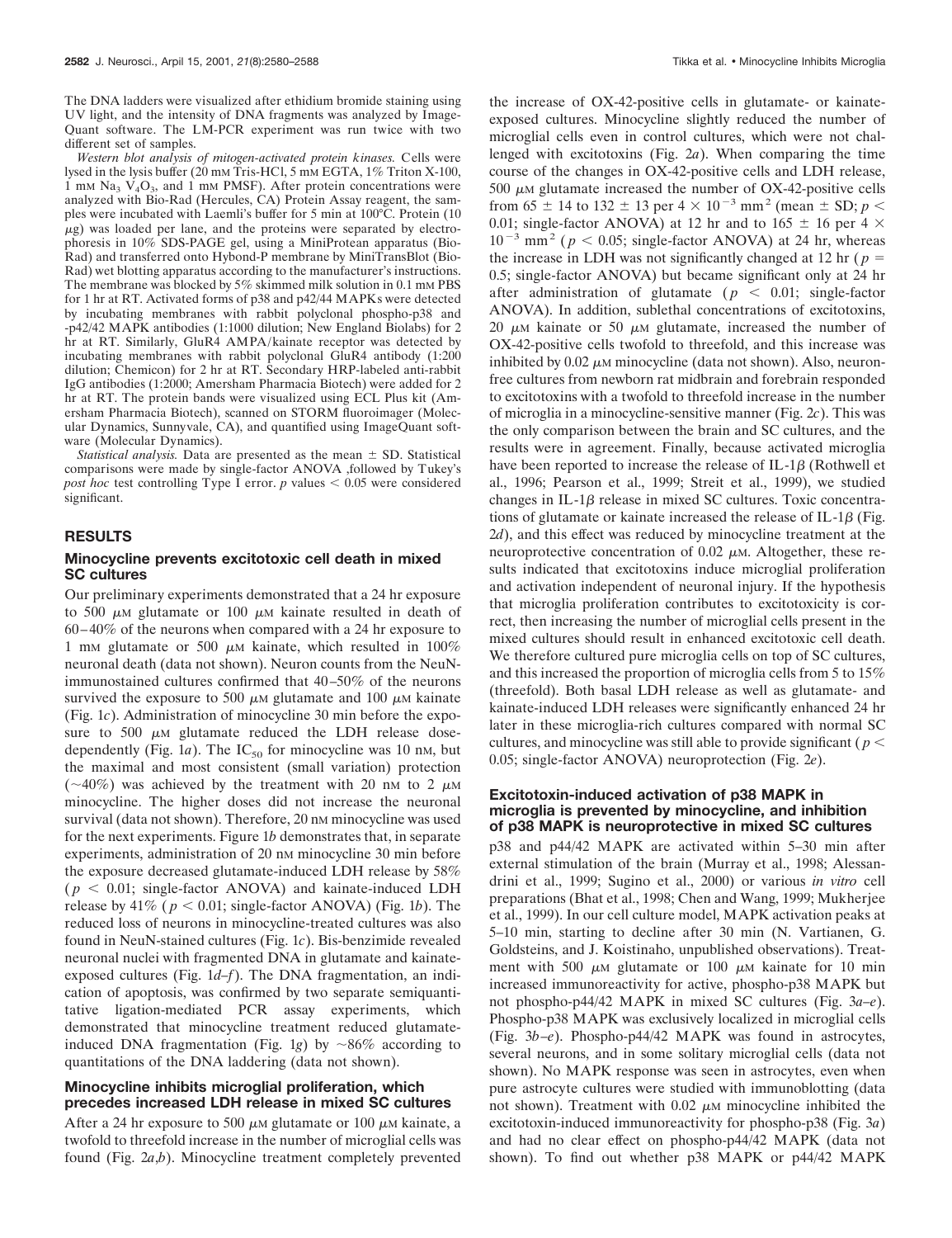

*Figure 1.* Excitotoxin-induced neuronal death is inhibited by minocycline treatment. *a*, Dose-dependent neuroprotection of minocycline detected by measuring LDH release from SC cell culture medium after 24 hr exposure to 500  $\mu$ M glutamate with and without 2  $\mu$ M to 0.01 nM minocycline treatment. Ten nanomolar minocycline was the lowest dose to provide significant neuroprotection, but the most consistent (with the least variation) and efficient protection was seen at 20 nm to 2  $\mu$ m concentrations. Data are presented as the mean  $\pm$  SD pooled from two independent experiments ( $n = 6$ ). \**p* <  $0.05$ ; \*\* $p < 0.01$  versus glutamate; single-factor ANOVA. *100% LDH release* refers to the LDH release observed 24 hr after adding 500 mm glutamate alone.  $\bar{b}$ , LDH release into SC cell culture medium, measured after a 24 hr exposure to 500  $\mu$ M glutamate and 100  $\mu$ M kainate (*KA*), is significantly reduced by 0.02  $\mu$ M minocycline treatment. Data are presented as the mean  $\pm$  SD pooled from three independent experiments (*n* = 12). \*\**p* < 0.01; single-factor ANOVA. *100% LDH release* refers to the LDH release observed 24 hr after adding 500  $\mu$ M glutamate or 100  $\mu$ M kainate alone. *c*, The neuronal cell loss in SC cell cultures caused by 24 hr exposure to 500  $\mu$ M glutamate and 100  $\mu$ M kainate was decreased by 0.02  $\mu$ M minocycline treatment. NeuN-immunoreactive cells were counted in a blind manner. Data are presented as the mean  $\pm$  SD pooled from two independent experiments ( $n = 6$ ). \*\**p* , 0.01; single-factor ANOVA. *d–f*, Representative fluorescence micrographs of bis-benzimide chromatin staining in SC cell cultures exposed to 500  $\mu$ M glutamate for 24 hr with and without 0.02  $\mu$ M minocycline treatment. Healthy surviving neurons have a round and large nucleus, whereas in preapoptotic neurons the nuclei are condensed (*arrows)* and in apoptotic neurons chromatin has fragmented (*arrowheads*). Preapoptotic and apoptotic neurons can been seen in cultures exposed to glutamate (*d*). In minocycline-pretreated ( *e*) and control (*f*) cultures, preapoptotic and apoptotic neurons are not observed. Scale bars:  $d-g$ , 200  $\mu$ m;  $d'$ , 100  $\mu$ m;  $g$ , The apoptotic neuronal death and its inhibition by minocycline was also studied by semiquantitative ligation-mediated PCR assay. The number of DNA fragments generated in 500  $\mu$ M glutamate-exposed (*Glu*), unexposed (*0-ctrl*), and 0.02 <sup>m</sup>M minocycline-treated glutamate-exposed (*Glu*1*MC*) cultures was amplified by 23, 26, 29, 32, and 35 (the *five lanes* from *right* to *left* in the gel, representing each kind of sample) thermal cycles and compared with a positive control sample [*(*1*)Ctrl*, provided by the manufacturer of the kit], which was run in parallel with other samples. DNA ladder became clearly visible only in the samples from glutamate-treated cells. The experiment was repeated twice with similar results.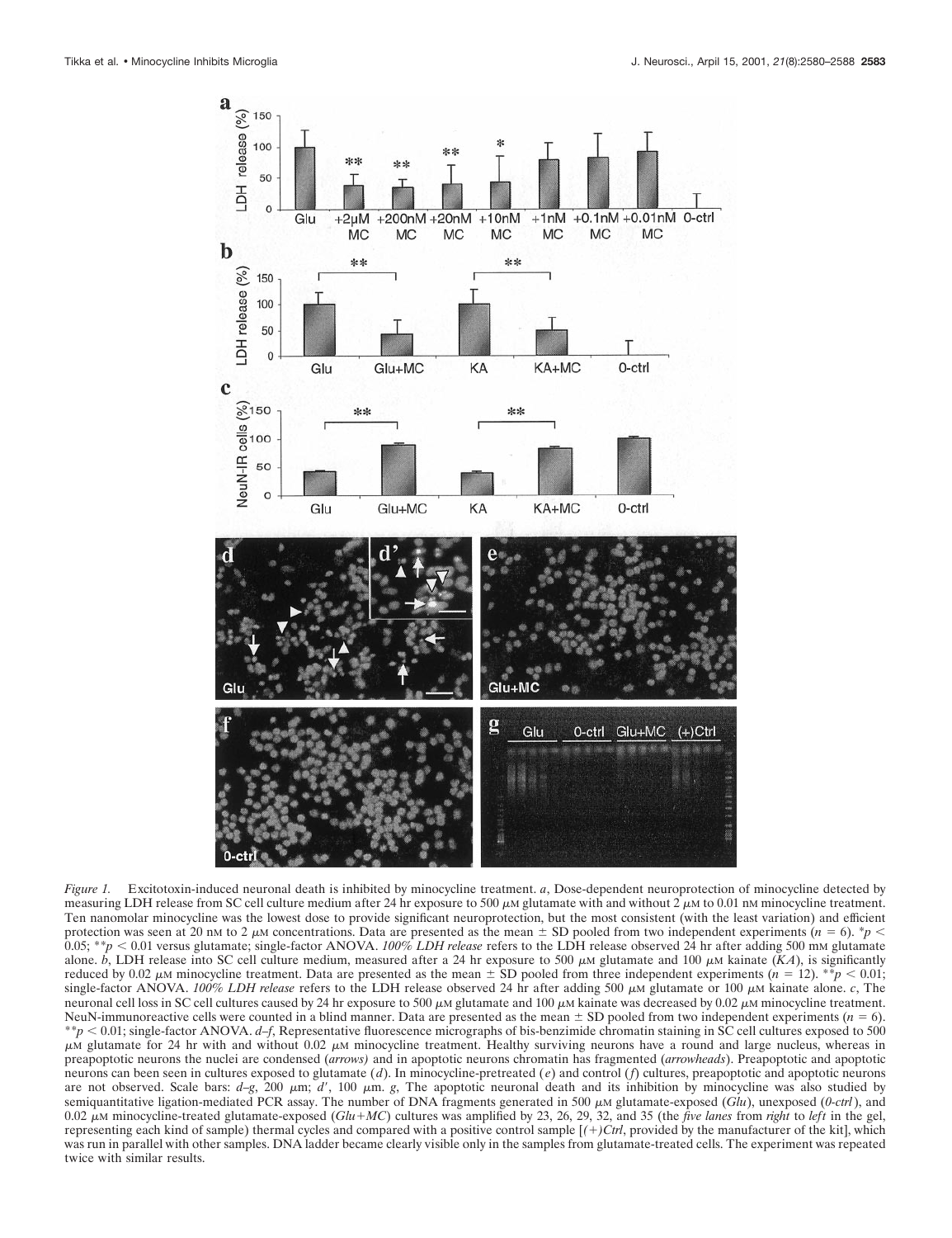

*Figure 2.* Minocycline (*MC*) inhibits excitotoxin-induced proliferation of microglial cells independently of neuronal cell death. *a*, In SC cultures, the number of OX-42-immunoreactive  $(OX-42-IR)$  microglial cells is significantly increased after a 24 hr exposure to 500  $\mu$ M glutamate (*Glu*) and 100  $\mu$ M kainate  $(KA)$ . Minocycline  $(0.02 \mu M)$  treatment completely prevents the microglia proliferation and decreases the microglia cell number even in unexposed control cultures  $(0$ -ctrl). Data are presented as the mean  $\pm$  SD counted in a blind manner and pooled from two independent experiments  $(n = 8)$ . \*\*p < 0.01; single-factor ANOVA. *b*, Representative photomicrographs of the effect of glutamate and minocycline on OX-42-immunoreactive cells. Scale bar, 250  $\mu$ m. *c*, A 24 hr exposure of neuron-free glial cultures to 500  $\mu$ M glutamate and 500  $\mu$ M kainate results in microglia proliferation, which is inhibited by 0.2  $\mu$ M minocycline treatment. Minocycline also inhibits the spontaneous microglia proliferation. Data are presented as the mean  $\pm$  SD counted in a blind manner  $(n = 3)$ . \*\**p* < 0.05; single-factor ANOVA. *d*, Exposure of SC cultures to excitotoxins causes increased IL-1 $\beta$  release, which is reduced by minocycline treatment. The exposure and treatment of these cultures were done as described in Figure 1*a*. Data are presented as the mean  $\pm$  SD pooled from two independent experiments ( $n = 6$ ). \*\* $p < 0.01$ ; single-factor ANOVA. *e*, Increased number of microglia in SC cell cultures enhances the excitotoxicity, which was inhibited by minocycline. Adding microglia onto SC cell cultures  $(+MG)$ , excitotoxicity of 500  $\mu$ M glutamate and 100  $\mu$ M kainate is increased significantly (\* $p < 0.05$ ; single-factor ANOVA) when compared with the normal mixed SC culture ( $-MG$ ). The basal LDH release is also enhanced significantly (\*p < 0.05; single-factor ANOVA) in microglia-rich cultures. Minocycline (0.02 μM) treatment 30 min before excitotoxin exposures was able to provide significant ( $\frac{6p}{6}$  < 0.05; single-factor ANOVA) neuroprotection. Data were presented as the mean  $\pm$  SD pooled from two independent experiments  $(n = 6)$ .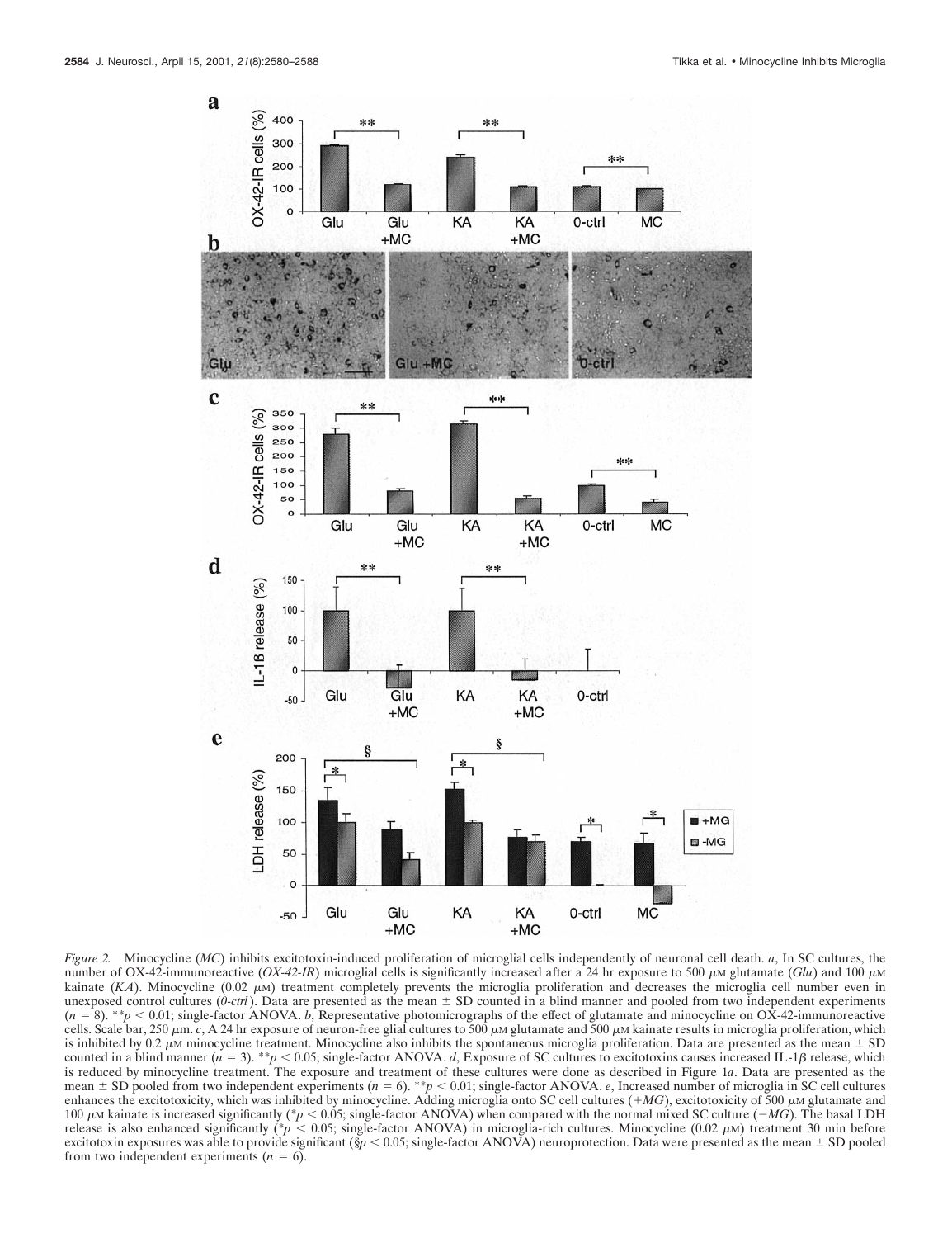

*Figure 3.* Minocycline (*MC*) treatment inhibits activation of p38 MAPK in microglia at neuroprotective doses, and inhibition of p38 MAPK is neuroprotective in SC cell cultures. *a*, Quantitation of phospho-p38 MAPK-immunoreactive microglia in SC cell cultures after 10 min stimulation with 500  $\mu$ M glutamate (*Glu*) and 100  $\mu$ M kainate (*KA*) with and without  $0.02 \mu$ M minocycline treatment. Both glutamate and kainate increased the number of immunoreactive cells within 10 min. Minocycline decreased the induced p38 MAPK activity in microglial cells. Data are presented as the mean  $\pm$  SD counted in a blind manner from three independent experiments ( $n = 9$ ). \*\* $p < 0.01$ ; single-factor ANOVA. *b*–*e*, Representative photomicrographs of the effect of glutamate and minocycline on phospho-p38-immunoreactive ( *p38-IR*) cells of SC cell cultures. Double-staining with phospho-p38 (*b*) and OX-42 (*c*) antibodies indi-

activation is required for excitotoxic neuronal death, the effect of SB203580, a p38 MAPK inhibitor, and PD98059, a p44/42 MAPK inhibitor, on glutamate- and kainate-induced cell death was tested. SB203580 (10  $\mu$ M), but not 10  $\mu$ M PD98059, provided neuroprotection against 24 hr exposure to 500  $\mu$ M glutamate and 100  $\mu$ M kainate (Fig. 3*f*). This neuroprotection was also associated with reduced IL-1 $\beta$  release (data not shown).

## **Excitotoxins induce p38 MAPK-mediated proliferation and activation of microglial cells independently of neurons and astrocytes: inhibition by minocycline**

Previous studies have demonstrated the presence of metabotropic, NMDA, and AMPA/kainate receptors in activated microglial cells (Gottlieb and Matute, 1997; Biber et al., 1999; Noda et al., 2000). We confirmed the presence of GluR4 AMPA/ kainate receptors in pure microglia cultures by immunoblotting (Fig. 4*a*) and immunocytochemistry (Fiebich et al., 2000). Treatment with glutamate and kainate for 24 hr induced proliferation of pure microglia twofold to threefold compared with spontaneous proliferation of the control cultures (Fig. 4*b*). The excitotoxin-induced proliferation was associated with increased release of NO metabolites and IL-1 $\beta$  (Fig. 4*c*,*d*). In our microglia cell cultures, induction of phospho-MAPKs peaks at 5–15 min after stimulation and decreases back to basal levels within 60 min (data not shown). Phospho-p38 MAPK and phospho-p42/44 MAPK were detectable in untreated microglia, but glutamate treatment increased the amount of phospho-p38 MAPK further by 45% transiently, i.e., at 5 min (Fig. 5*a*), whereas no change was seen in phospho-p44/42 MAPK (Fig. 5*b*). Treatment of pure microglia with 0.2  $\mu$ M minocycline or with 10  $\mu$ M SB203580 prevented the excitotoxin-induced proliferation of microglia (Fig.  $4b$ ). In addition, minocycline treatment inhibited the IL-1 $\beta$  and NO metabolites release triggered by glutamate or kainate (Fig. 4*c*,*d*). Finally, minocycline treatment reduced the basal amount of phospho-p38 MAPK by 50% and completely blocked the glutamate-induced increase of phospho-p38MAPK ( $p < 0.05$ ; single-factor ANOVA), (Fig. 5*a*) when administered 30 min before 5 min glutamate exposure. Minocycline also decreased the levels of phospho-p44/42 MAPK (Fig. 5*b*).

# **DISCUSSION**

Inflammation and excitotoxicity are two major components of brain injury and diseases, including stroke and Alzheimer's disease (Beal, 1995; Dirnagl et al., 1999; Lee et al., 1999; Smith et al., 2000). Our results demonstrate for the first time that excitotoxins induce activation and proliferation of microglial cells and thereby enhance the release of microglial toxins, including  $IL-1\beta$  and NO, resulting in increased neuronal death. This conclusion is in line with previous *in vivo* and *in vitro* studies, which have suggested that activation of microglia contributes to ischemic and excitotoxic neuronal death (Giulian and Corpuz, 1993; Giulian and Vaca, 1993; Kim and Ko, 1998; Rogove and Tsirka 1998; Yrjänheikki et al., 1998, 1999). Because minocycline inhibits this interplay between excitotoxicity and inflammation by inhibiting the

 $\leftarrow$ 

cates that p38 MAPK activity is increased by glutamate stimulation only in microglia. Scale bar, 200  $\mu$ m. *f*, LDH release induced by 500  $\mu$ M glutamate and 100  $\mu$ M kainate (24 hr) was reduced by 10  $\mu$ M SB203580 ( $SB$ ), a specific p38 MAPK inhibitor, but not by 10  $\mu$ M PD98059 (PD), a specific p44/42 MAPK inhibitor. Data are presented as the mean  $\pm$  SD from three independent experiments  $(n = 10-13)$ . \*\* $p < 0.01$ ; singlefactor ANOVA. *0-ctrl*, Unexposed 0 control.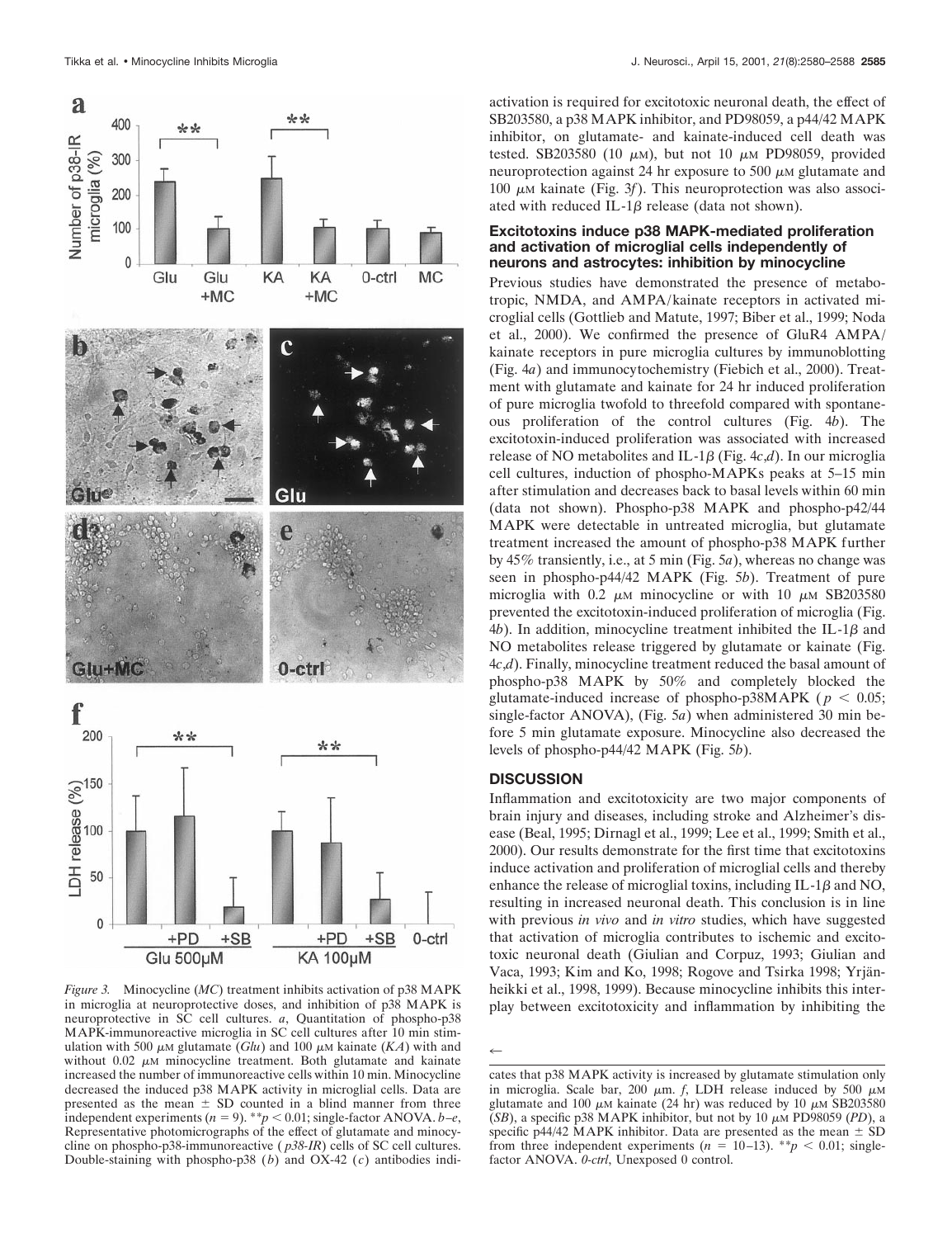

*Figure 4.* Stimulation of glutamate receptors causes microglial proliferation and activation, which are decreased by minocycline (*MC*). *a*, Immunoblot analysis of AMPA/kainate receptor GluR4 in pure microglia cultures. A specific immunoreactive band at appropriate size is detected. *b*, Quantitation of BrdU-positive cells in pure microglial culture 24 hr after stimulation with 500  $\mu$ M glutamate (*Glu*) and 100  $\mu$ M kainate (*KA*). Both 0.2  $\mu$ M minocycline and 10  $\mu$ M SB203580 (*SB*), a specific p38 MAPK inhibitor, treatments reduce the excitotoxin-induced microglial proliferation. Data are present as the mean  $\pm$  SD pooled from two independent experiments ( $n = 9-11$ ). \*\* $p < 0.01$ ; single-factor ANOVA. A 24 hr stimulation with excitotoxins also causes increased NO  $(c)$  and IL-1 $\beta$   $(d)$ release by a mechanism, which is reduced by  $0.02 \mu$ M minocycline treatment. Data are presented as the mean  $\pm$  SD pooled from two independent experiments  $(n = 8)$ . \* $p < 0.05$ ; \*\* $p < 0.01$ ; single-factor ANOVA. *0-ctrl*, Unexposed 0 control.



*Figure 5.* Glutamate-stimulated pure microglial cultures show an increased amount of phospho-p38 MAPK, which is reduced by minocycline. Quantitative immunoblot analysis of phospho-p38 (*a*) and p44/42 MAPK (b) after 5 min stimulation with 500  $\mu$ M glutamate alone (*Glu*  $5min$ ),  $5 min$  stimulation with  $500 \mu M$  glutamate with minocycline administered 30 min before glutamate  $(Glu+MC \ 5min)$ , 0.2  $\mu$ M minocycline alone (*MC 30min*), and untreated cultures (*0-ctrl*). *Below* the graphs, representative immunoblots are shown. The experiments were repeated twice with similar results ( $p < 0.05$ ).

p38 MAPK pathway in microglia cells, p38 MAPK, and possibly its upstream kinases in these cells represent potential targets for pharmacotherapy of brain diseases.

Activated microglial cells accumulate around the injured area in the human and rodent brain (Kreutzberg, 1996; Schousboe et al., 1997). This microglial reaction can be detected as early as 20 min after ischemia and is maximal 4–6 d after the insult (Morioka et al., 1991). In Alzheimer's disease, which represents a chronic neurodegenerative disease, activated microglia are regularly associated with amyloid plaques (Beal, 1995; McGeer and McGeer, 1999). Although it has been well demonstrated that microglial cells synthesize and release cytotoxic molecules, including cytokines and proteases (Giulian and Corpuz, 1993; Giulian and Vaca, 1993; Rothwell et al., 1996; Tsirka et al., 1996; Kim and Ko, 1998; Rogove and Tsirka, 1998; Flavin et al., 2000), it is difficult to determine with *in vivo* models whether or not microglial cells play a role in neuronal cell death. Strong depolarization by inducing spreading depression in the rat brain upregulates the number of activated microglial cells in 3 d without association with neuronal death (Caggiano and Kraig, 1996), indicating that microglial activation alone is not necessarily a sufficient stimulus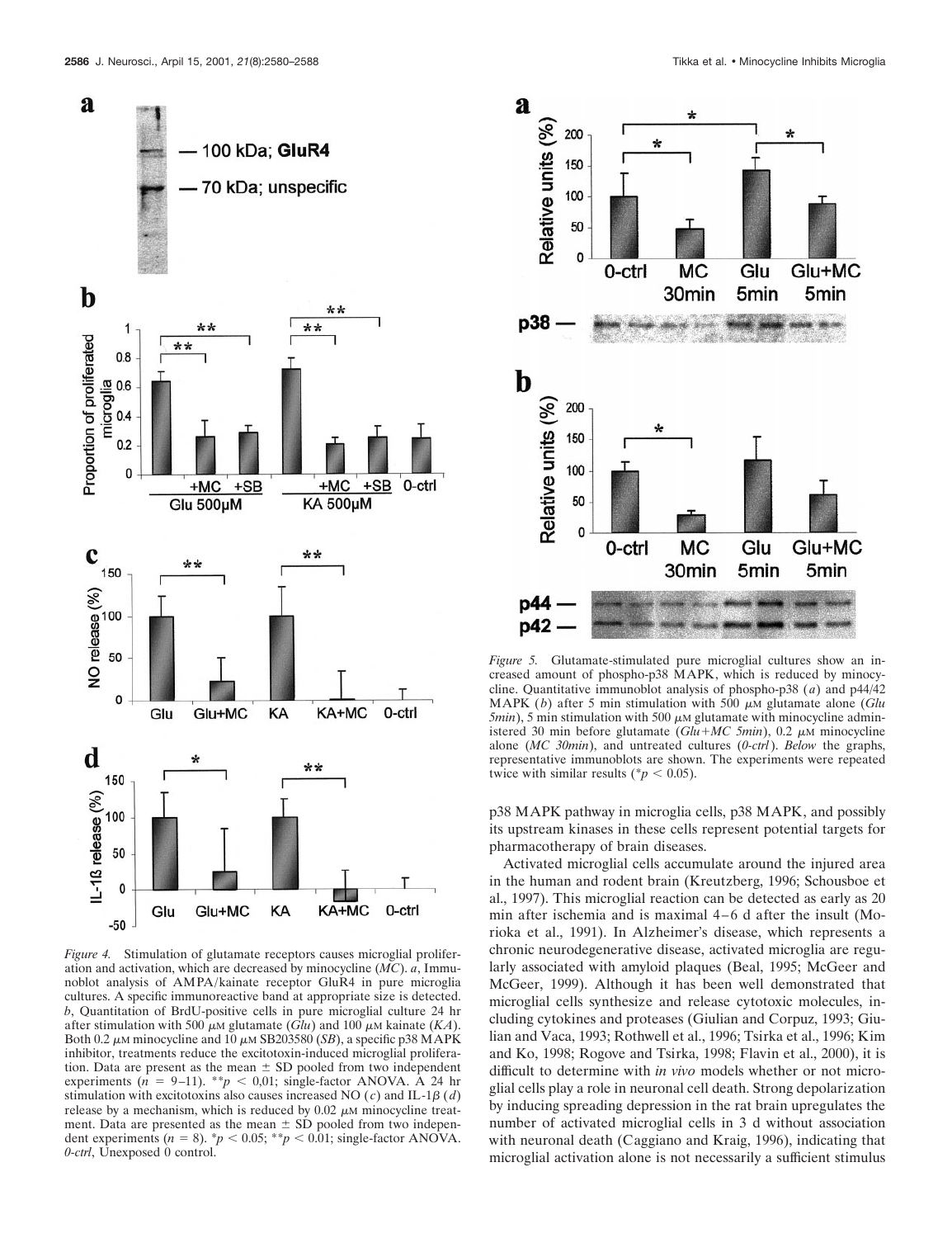to cause acute neuronal death. On the other hand, *in vitro* studies have suggested that activated microglial cells do play a role in neuronal death. Activation of these cells may exert detrimental effects by release of inflammatory molecules (such as IL-1 $\beta$ , TNF $\alpha$  and NO) (Bhat et al., 1998; Fiebich et al., 1998), extracellular proteases (Tsirka et al., 1996; Rogove and Tsirka, 1998; Flavin et al., 2000), or presently uncharacterized factors that enhance excitotoxicity by acting through NMDA receptors (Giulian and Vaca, 1993; Kim and Ko, 1998). We did not attempt to define the microglial factor(s) responsible for enhanced excitotoxicity but demonstrated that microglial cells contribute to excitotoxic cell death. This conclusion is based on the following findings: (1) increase of activated microglial cells precedes excitotoxic cell death, (2) excitotoxicity can be enhanced by adding microglial cells to mixed neuronal cultures, and (3) inhibition of a kinase (p38 MAPK), which is found in its active form only in microglia, blocks microglial proliferation and activation and is simultaneously protective against excitotoxicity. Although the evidence from cell culture studies strongly supports the neurotoxic role of microglia, the role of these cells in the brain may be different and may depend on the injury stimulus and functional state of other surrounding cells.

Although microglial cells seem to express fewer glutamate receptors than neurons, they express a subset of NMDA and AMPA/kainate receptors after global brain ischemia (Gottlieb and Matute, 1997), and *in vitro* studies have demonstrated the presence of at least AMPA/kainate (Noda et al., 2000) and group I metabotropic (Biber et al., 1999) glutamate receptors in unstimulated microglia cells. We confirmed the presence of GluR4 AMPA/kainate receptor in our microglia preparation by immunoblotting and showed a rapid activation and proliferation of microglial cells after stimulation with 500  $\mu$ M glutamate or 100  $\mu$ <sub>M</sub> kainate. Because both kainate and glutamate were efficient in activating microglia, it is very likely that the effect was mediated substantially through AMPA/kainate type glutamate receptors, although the effect of glutamate could also be partially mediated through group I metabotropic receptors. Our preliminary studies with specific agonists suggest, however, that metabotropic receptors play no role in microglial activation (T. Tikka, B. Fiebich, and J. Koistinaho, unpublished observations).

Walton et al. (1998) have demonstrated that global brain ischemia induces activation of p38 MAPK exclusively in microglial cells, and similar results have been obtained in focal brain ischemia experiments on rats (Yrjänheikki and Koistinaho, 1999) and mice (Koistinaho et al., 2000). In recent studies, transient activation of p38 MAPK was found in neurons after global brain ischemia in gerbils (Sugino et al., 2000) and focal ischemia of the rat (Tian et al., 2000), but also in these studies microglial cells showed a prominent activation of p38 MAPK. The activation of MAP kinases, including p38 MAPK, clearly depends on the model used and the time point when tissues are analyzed after stimulation. We found that glutamate and kainate induce transient activation of p38 MAPK exclusively in microglial cells, partially in line with the previous studies. Because p38 MAPK is thought to mediate inflammatory responses in various cell types (Lee et al., 1994; Chen and Wang, 1999), including microglia (Bhat et al., 1998), possibly by activating transcription factors that positively regulate inductions of inflammatory genes (Bhat et al., 1998), inhibition of p38 MAPK can be expected to be beneficial in injuries involving microglial activation and inflammation. Specific inhibitors of p38 MAPK have been proven to reduce peripheral inflammation (Underwood et al., 2000; Warny et al., 2000),

slow down microglial activation (Bhat et al., 1998), and protect brain against ischemic insults (Sugino et al., 2000). Our results confirm the role of p38 MAPK in both microglial activation and excitotoxic cell death, when *in vitro* models are applied. It should be noted that, although p44/42 MAPK is thought to be a survival kinase (Grewal et al., 1999) and inhibition of p44/42 MAPK in our culture model and in some previous *in vivo* studies was without effect (Sugino et al., 2000), p44/42 MAPK has been shown to contribute to ischemic neuronal death *in vivo* (Alessandrini et al., 1999) and to seizure-induced neuronal damage *in vitro* (Murray et al., 1998). On the other hand, some studies have reported no activation of p44/42 MAPK after focal brain ischemia (Tian et al., 2000). We did not detect activation of p44/42 MAPK in our culture system but observed a considerable basal expression of p44/42 MAPK, which might mask the possible activation by excitotoxicity. Altogether, it is evident that the role of MAPK signaling in brain injury depends on several factors, including the model used and the time or the route of inhibitor administration.

Minocycline and doxycycline are semisynthetic tetracycline derivatives, which exert several anti-inflammatory effects independent of their anti-microbial action. These tetracyclines and their non-antibiotic derivatives (chemically modified tetracyclines) inhibit matrix metalloproteases, nitric oxide synthases, cyclooxygenase-2, and phospholipase A2 (Amin et al., 1996; Golub et al., 1998; Patel et al., 1999). In addition, they have been associated with reduced free-radical formation and inhibition of interleukin-1 $\beta$  synthesis (Gabler and Creamer, 1991; Yrjänheikki et al., 1998). We have shown previously that minocycline provides significant protection against global and focal brain ischemia that is associated with reduced microglial activation, reduced expression of iNOS and ICE, and diminished activation of COX-2 (Yrjänheikki et al., 1998, 1999). In addition, minocycline inhibits caspase-1 and caspase-3 expression and delays mortality in an animal model of Huntington's disease (Chen et al., 2000). Our present results support the previous findings and suggest that minocycline provides neuroprotection by inhibition of microglial activation and proliferation through inhibition of the p38 MAPK pathway. Because activation of the p38 MAPK pathway is involved in induction of several proinflammatory genes, inhibition of p38 MAPK may be a mechanism by which minocycline exerts a wide range of anti-inflammatory effects in the brain and peripheral system.

Altogether, compounds that inhibit p38 MAPK activation in microglia represent potential therapies against excitotoxic brain insults. We found doses of 0.02–2  $\mu$ M, corresponding to 1–0.01  $\mu$ g/ml concentrations, to be efficient. Because minocycline concentration up to 1  $\mu$ g/ml can be achieved in the dog CSF and brain (Barza et al., 1975), the doses used in the present study may have clinical relevance. Considering that the identification of minocycline as such an anti-inflammatory compound indicates that semisynthetic tetracycline derivatives, which are clinically well tolerated, are good candidates for treatment of human brain diseases.

### **REFERENCES**

- Alessandrini A, Namura S, Moskowitz MA, Bonventre JV (1999) MEK1 protein kinase inhibition protects against damage resulting from focal cerebral ischemia. Proc Natl Acad Sci USA 96:12866–12869.
- Amin AR, Atttur MG, Thakker GD, Patel PD, Vyas PR, Patel RN, Patel IR, Abramson SB (1996) A novel mechanism of action of tetracyclines: effects on nitric oxide synthases. Proc Natl Acad Sci USA 93:14014–14019.
- Barone FC, Feuerstein GZ (1999) Inflammatory mediators and stroke: